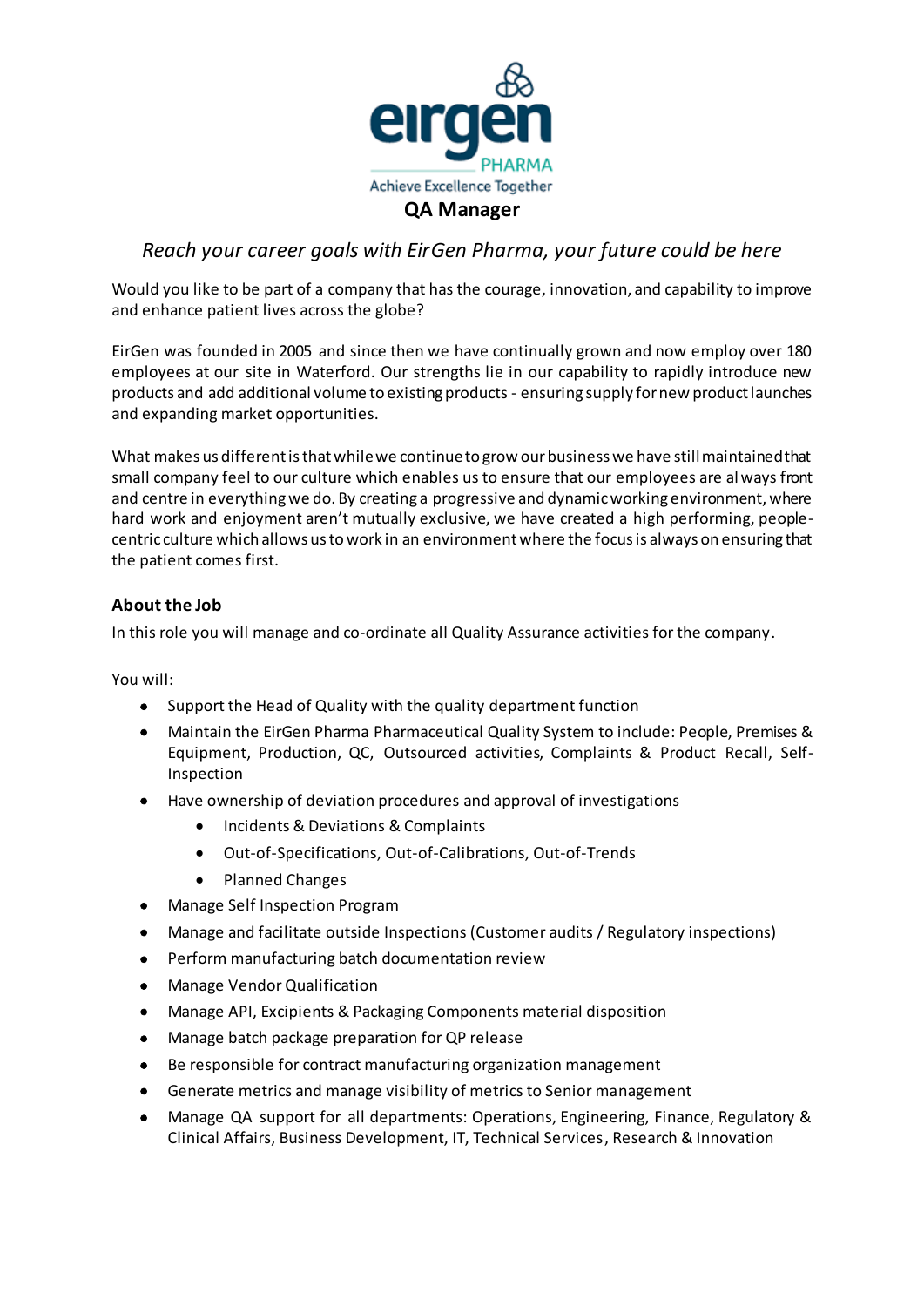

#### Achieve Excellence Together

- Attend a number of cross functional team meetings as a Quality management representative including Area Management Team to ensure the effective running of the business
- Implement Safety requirements as per site documentation including SOPs, Safety Statement and COPs
- Continuously promote a positive safety culture by leading by example
- Manage workload of Quality Assurance group to meet Company goals
- Be primarily involved in the creation of Department goals
- Be primarily involved in the Department budgeting process
- Be responsible for the recruitment, leadership, development, appraisal and assessment of Quality Assurance members
- Implement performance evaluations for direct reports
- Elevate all critical Quality issues to the Head of Quality and Senior Management where required
- Participate in the evaluation of quality deficiencies, incidents and possible complaints and the follow-up activities in the GMP departments
- Ensure that all work carried out is in compliance with the required standards conforming to company, cGxP, SOPs, regulatory regulations and guidelines, safety and environmental guidelines
- To perform additional tasks as agreed to support effective running of the business

### **About you**

You are educated to a minimum of degree level in a science discipline with a post graduate qualification an advantage. You have a minimum of 7 years working in the Pharma industry, some of which must be in a QA role in a manufacturing environment as well as 3 years people management & cross-functional project experience, including team coaching and development. It would be an advantage if you are eligible to act as a Qualified Person under the permanent provision (2001/83/EC).

You have a strong compliance mind-set, expertise with cGMP guidelinesrelating to pharmaceutical manufacturing as well as working knowledge of EDMS (Electronic Document Management System) and ERP (Enterprise Resource Planning). Lead auditor experience is an advantage along with Customer & Regulatory Inspection hosting, preparation and support experience.

As a leader you will draw from your many skills such as people management, planning, multi-tasking, project and time management. You have the ability to form strong relationships and have influence cross functionally, you enjoy collaborating, gaining knowledge, continuous improvement and solving problems.

### **Working at EirGen – What to expect**

At EirGen, we have developed a diverse, people-centric, high performance culture where people are enabled to achieve their potential.

If you are working at EirGen, then we think you've got something special. Our employees are highperforming and work as part of a cohesive team, they are dedicated people who are driven to